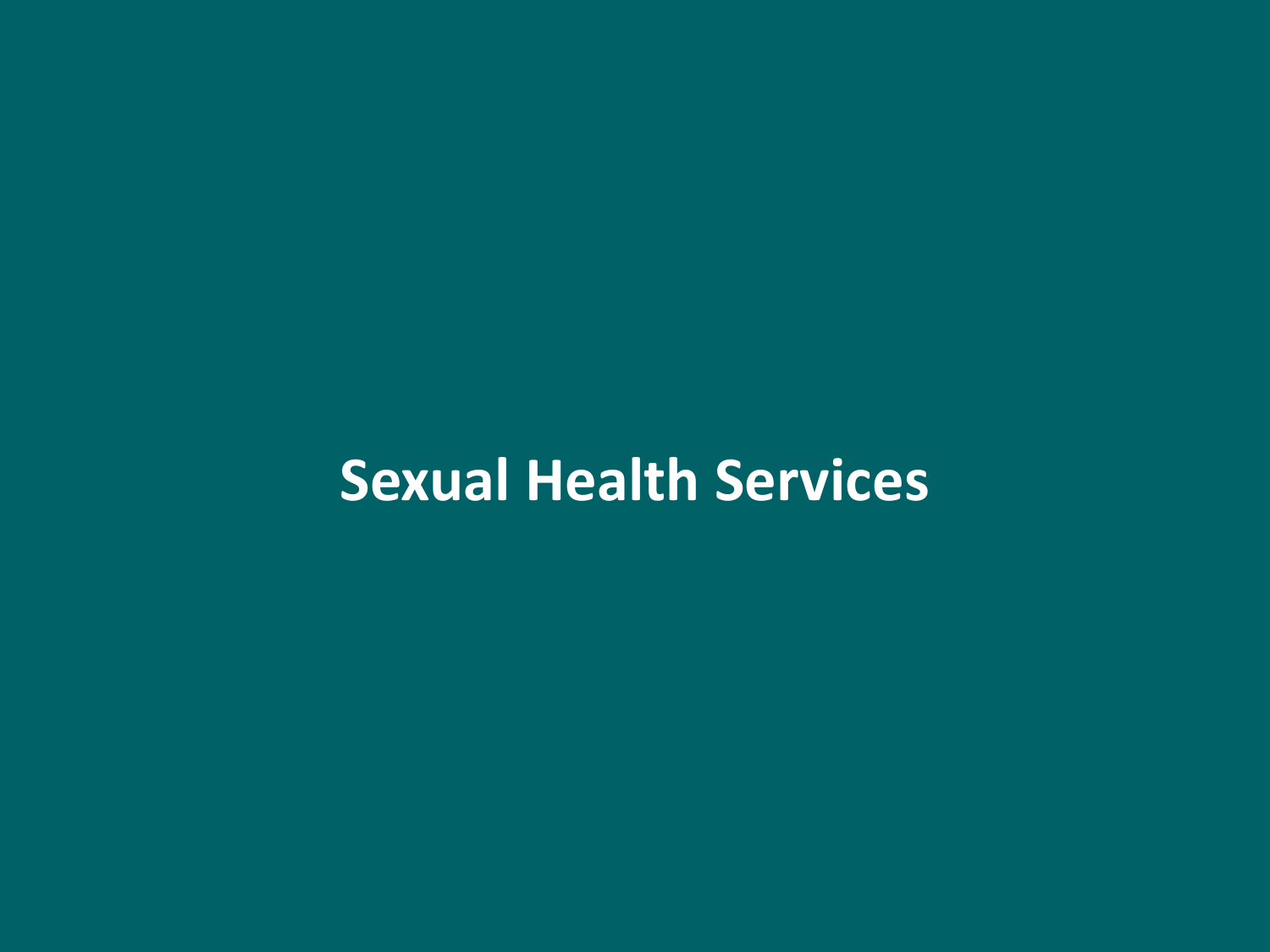## **Percentage of secondary schools that have a full-time registered nurse who provides health services to students**

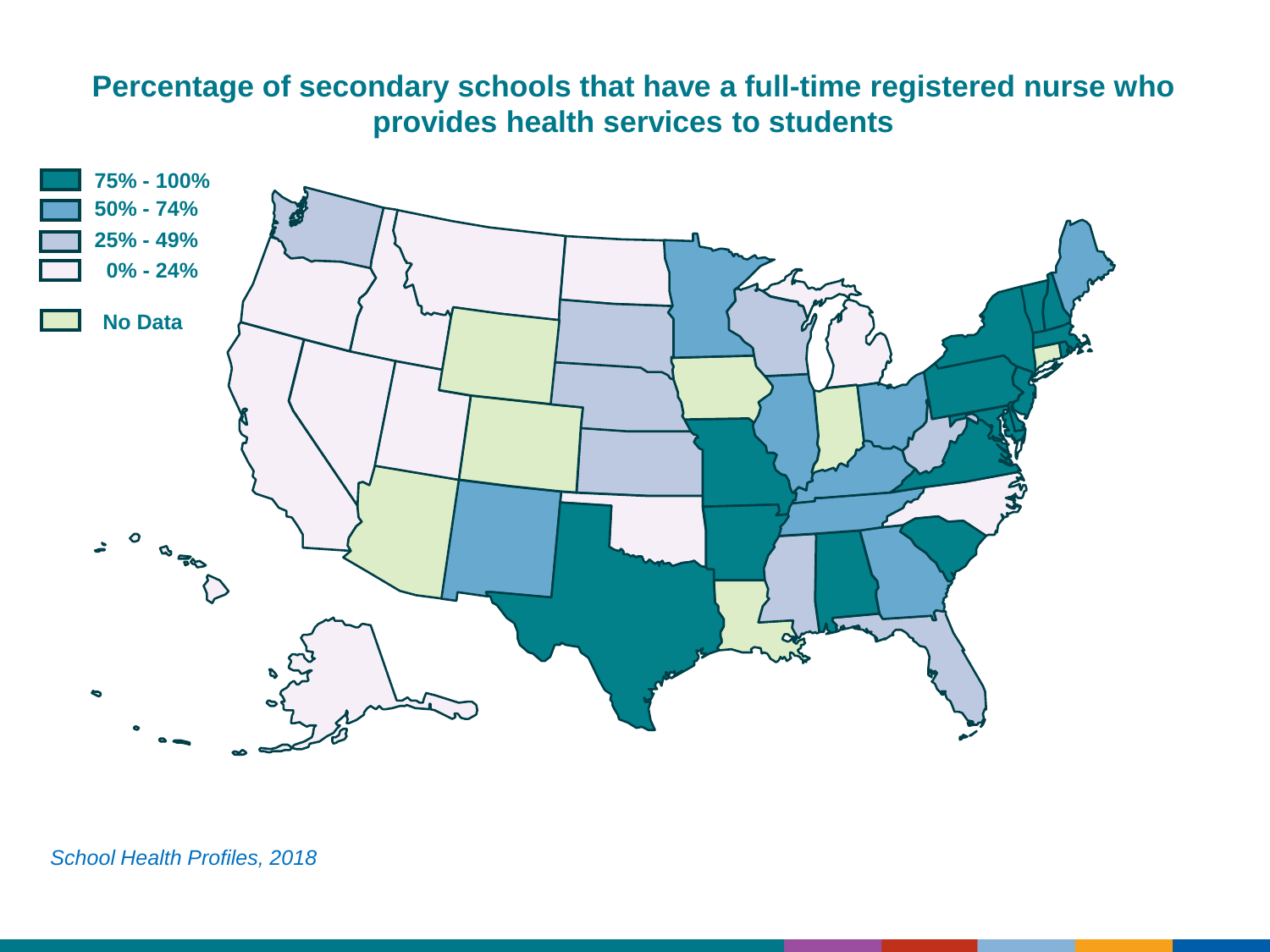## **Percentage of secondary schools that have a part-time registered nurse who provides health services to students**

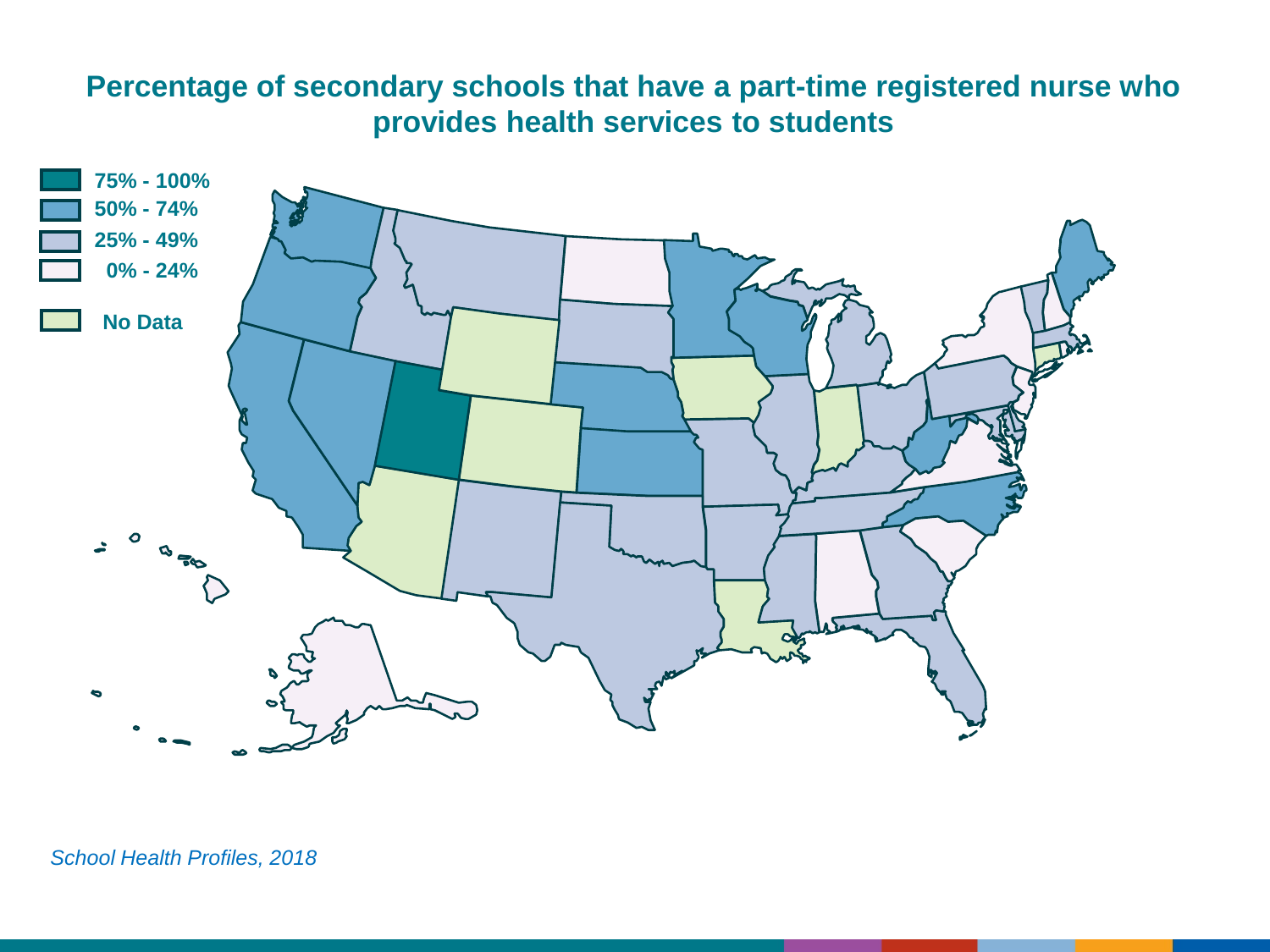## **Percentage of secondary schools that have a school-based health center\* that offers health services to students**



**\*A place on school campus where enrolled students can receive primary care.**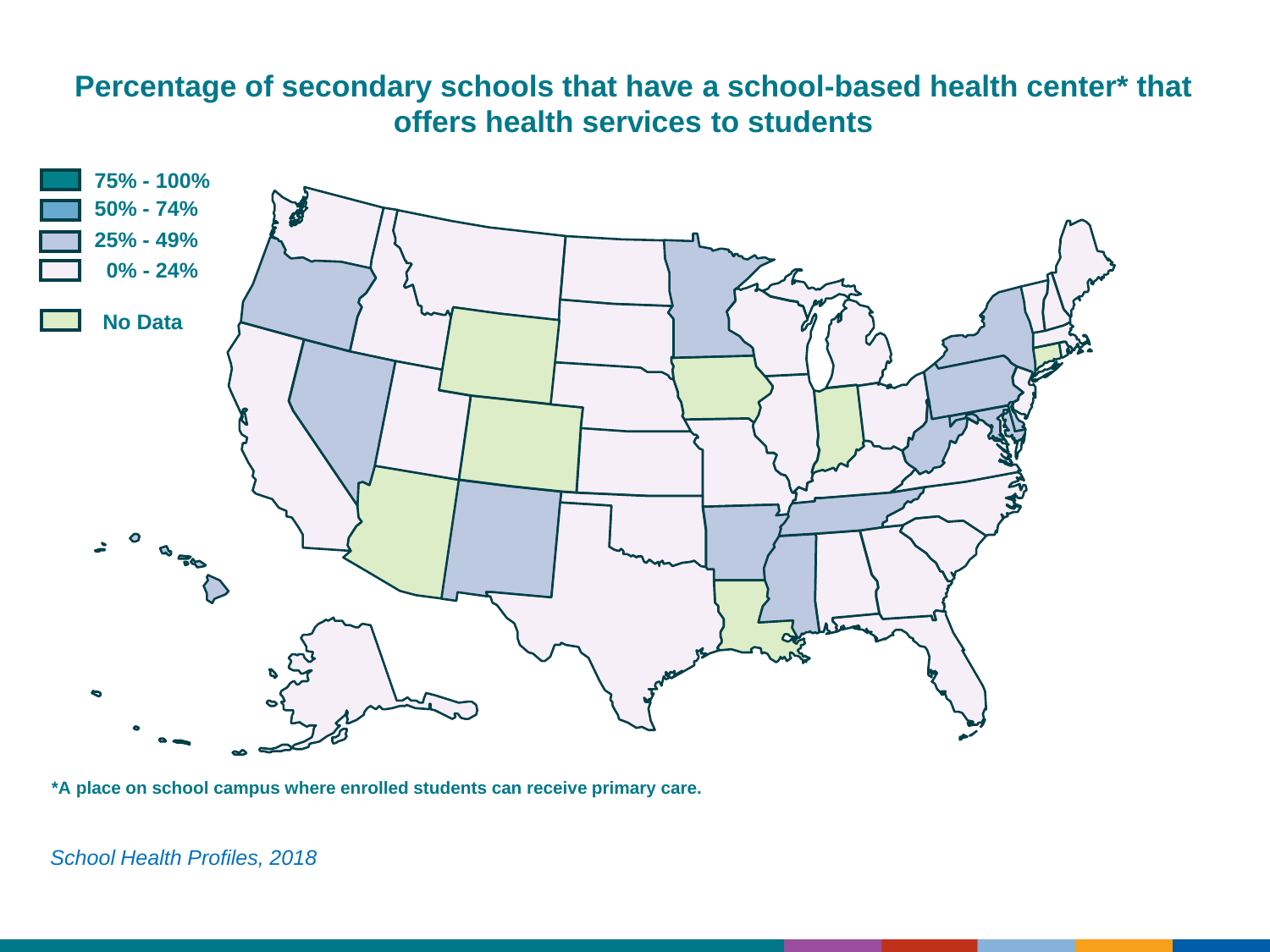## **Percentage of secondary schools that provide students with on-site services or referrals to healthcare providers for 7 sexual health services**

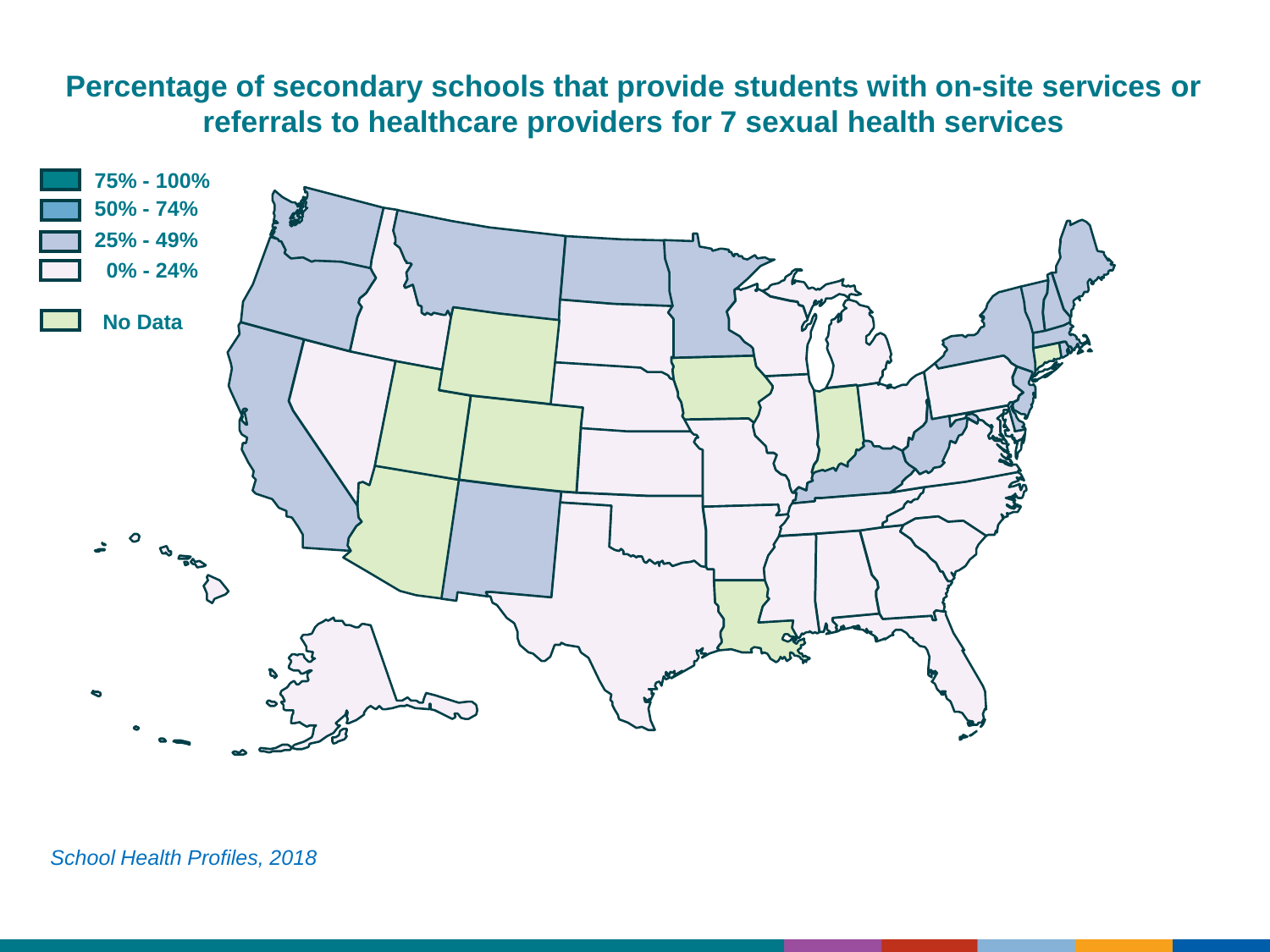## **Percentage of secondary schools that provide HIV testing to students**

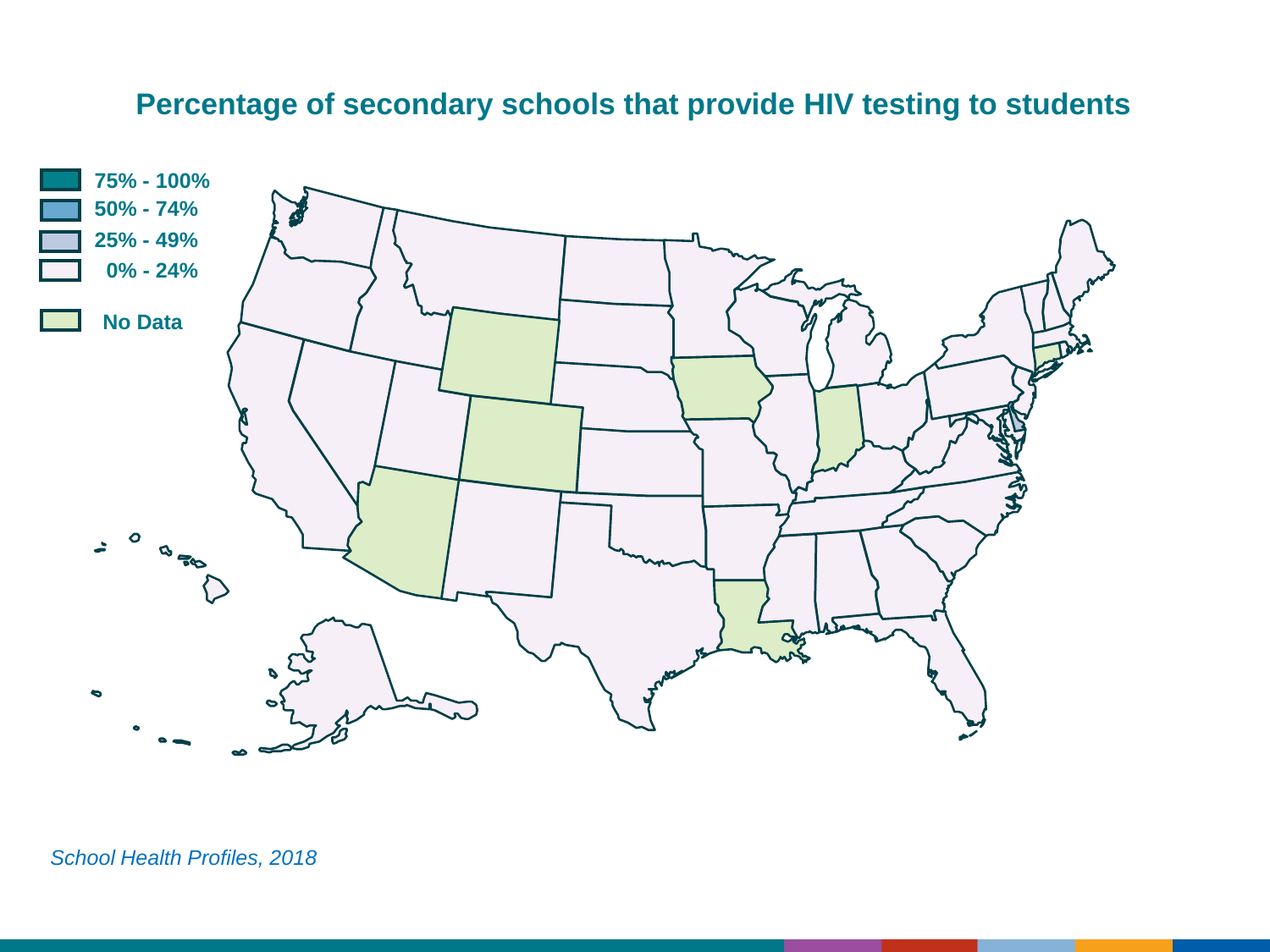#### **Percentage of secondary schools that provide HIV treatment to students**

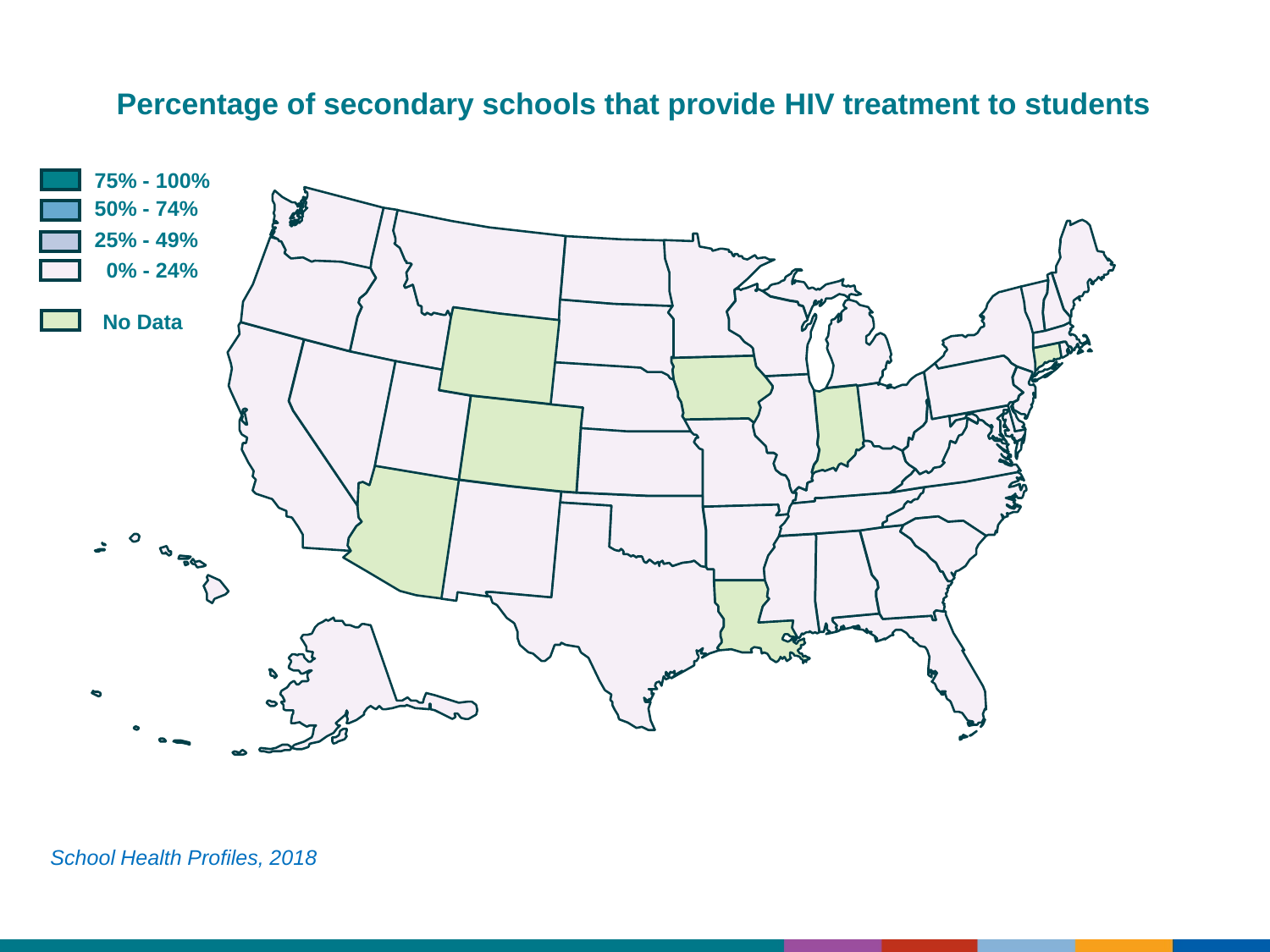#### **Percentage of secondary schools that provide STD testing to students**

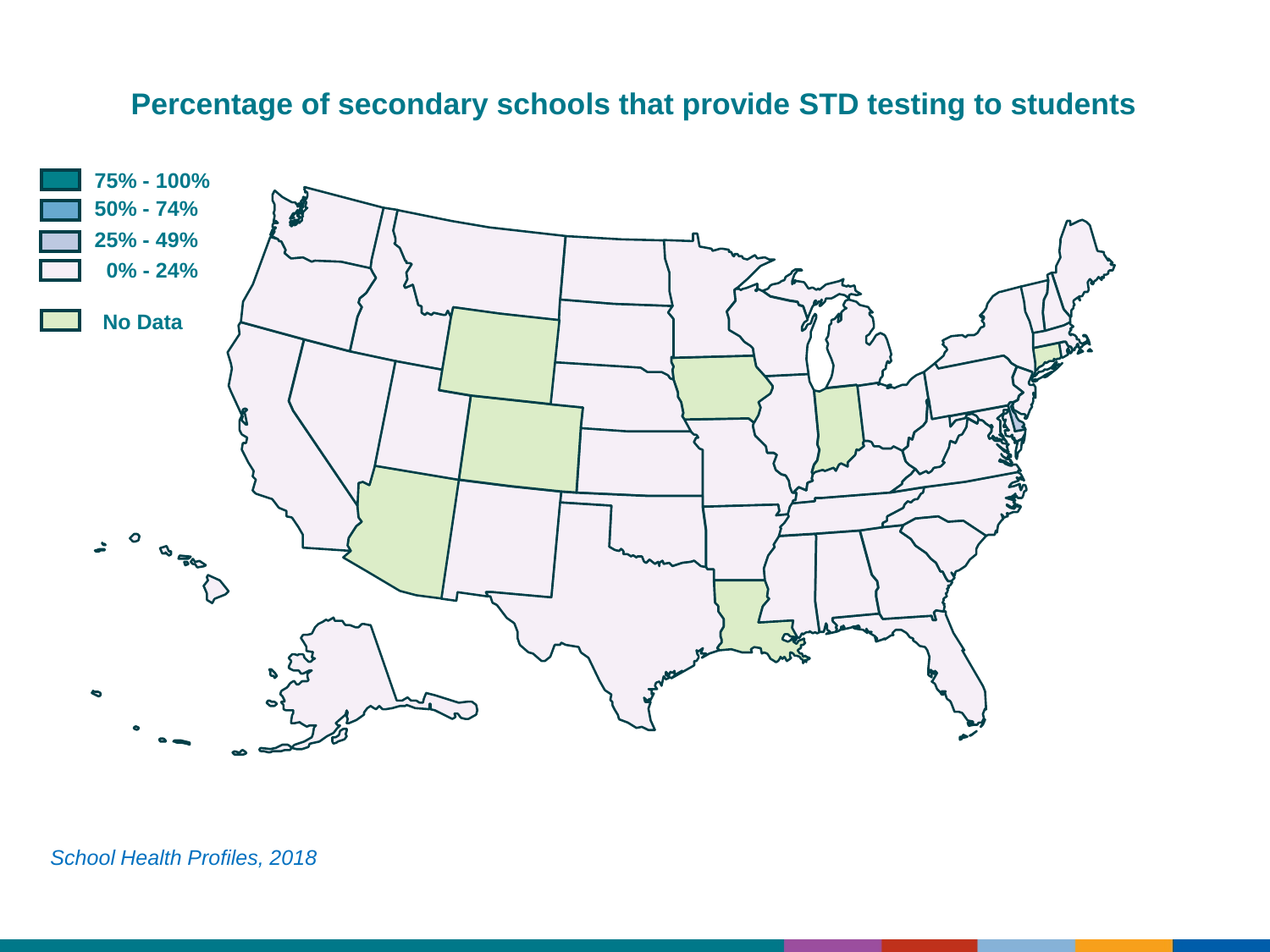#### **Percentage of secondary schools that provide STD treatment to students**

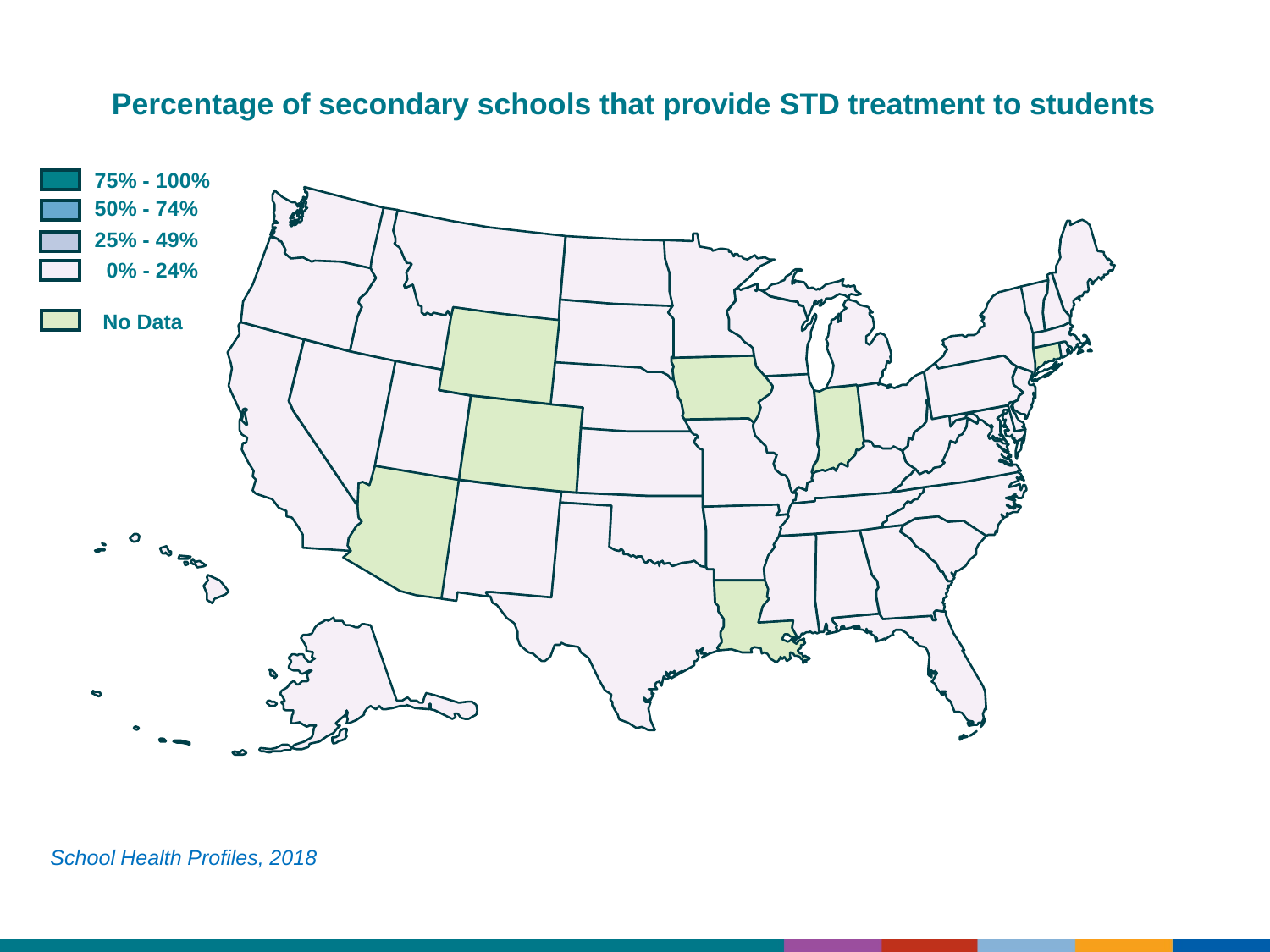## **Percentage of secondary schools that provide pregnancy testing to students**

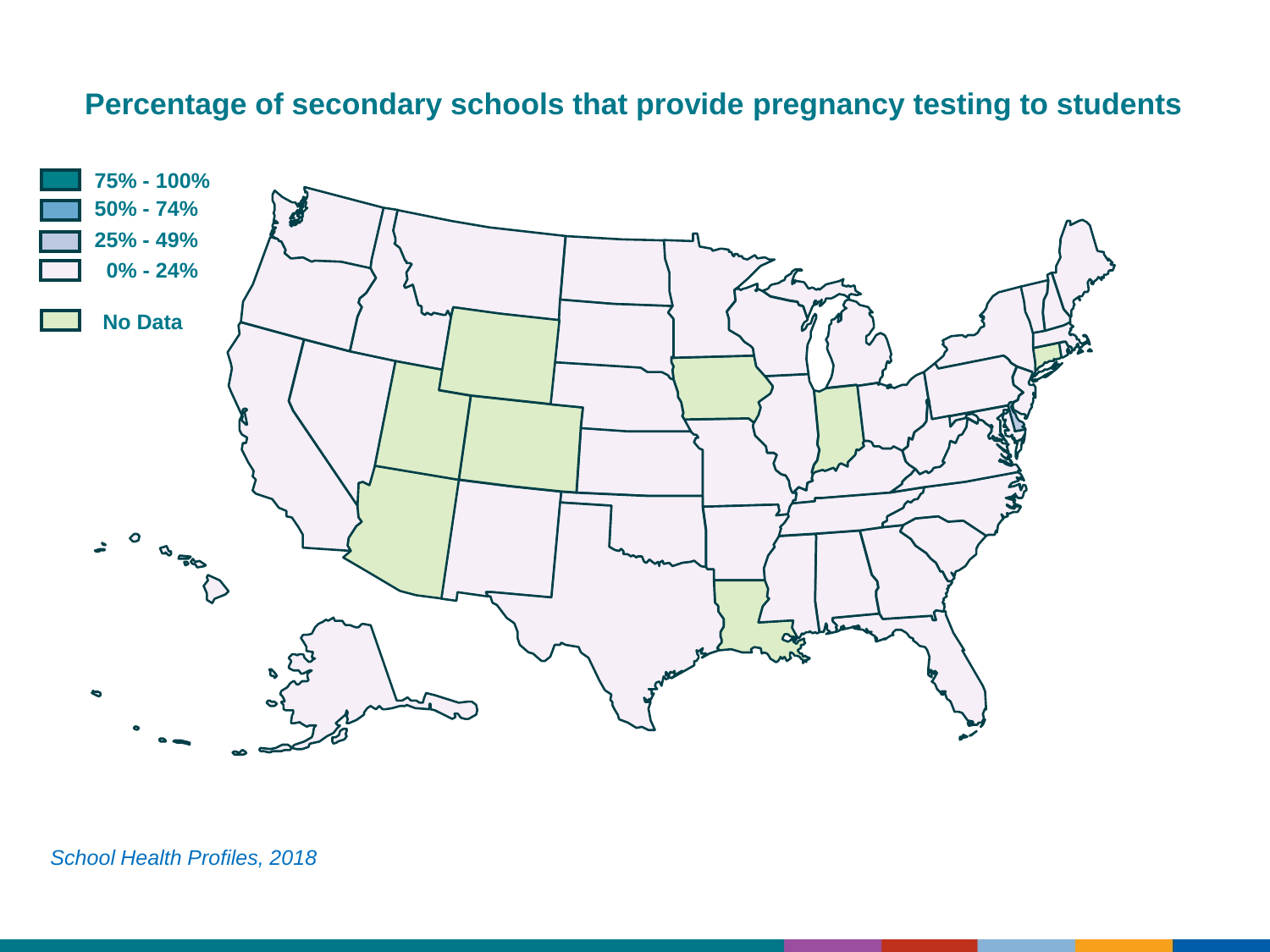#### **Percentage of secondary schools that provide condoms to students**

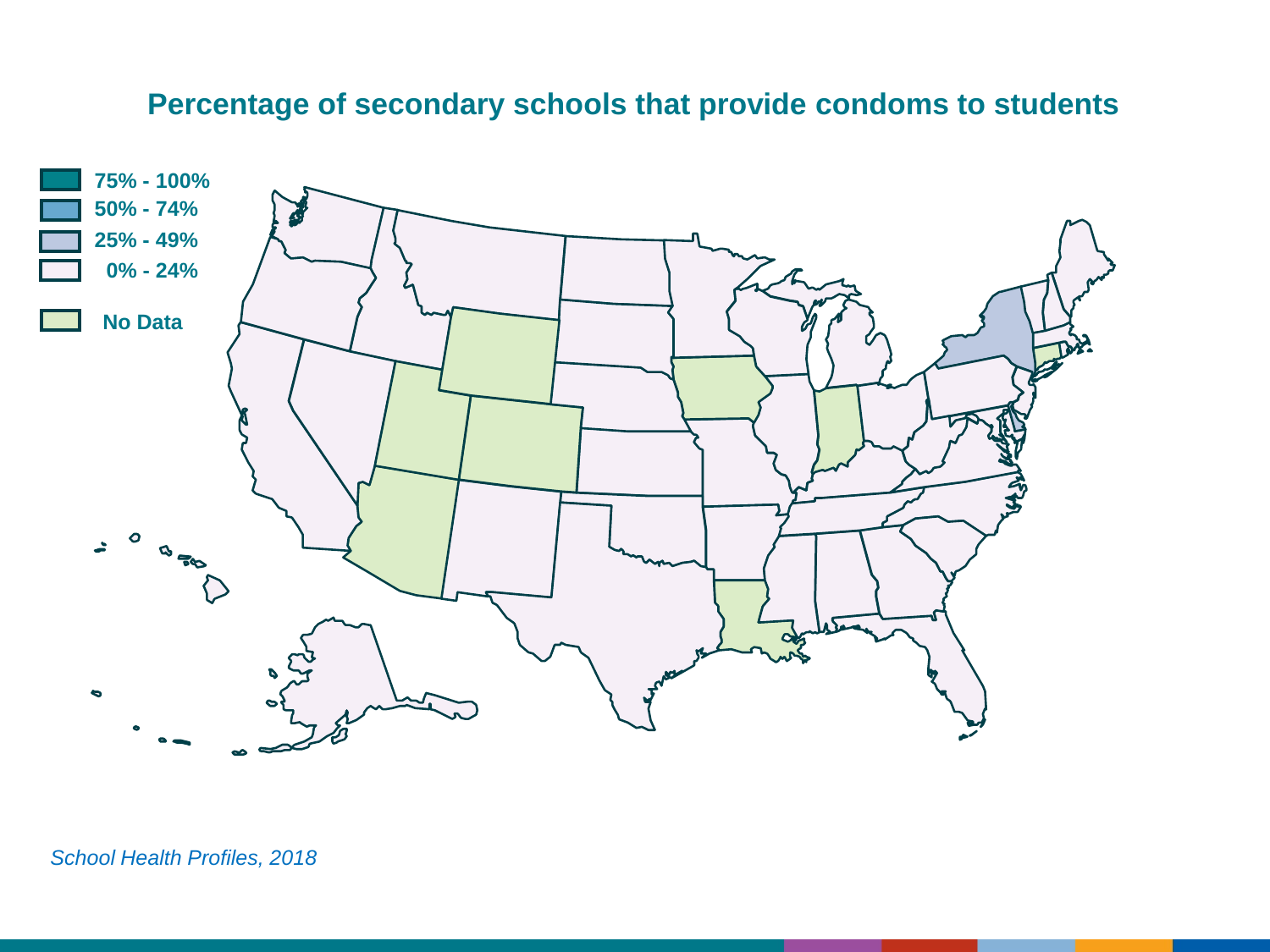#### **Percentage of secondary schools that provide condom-compatible lubricants to students**

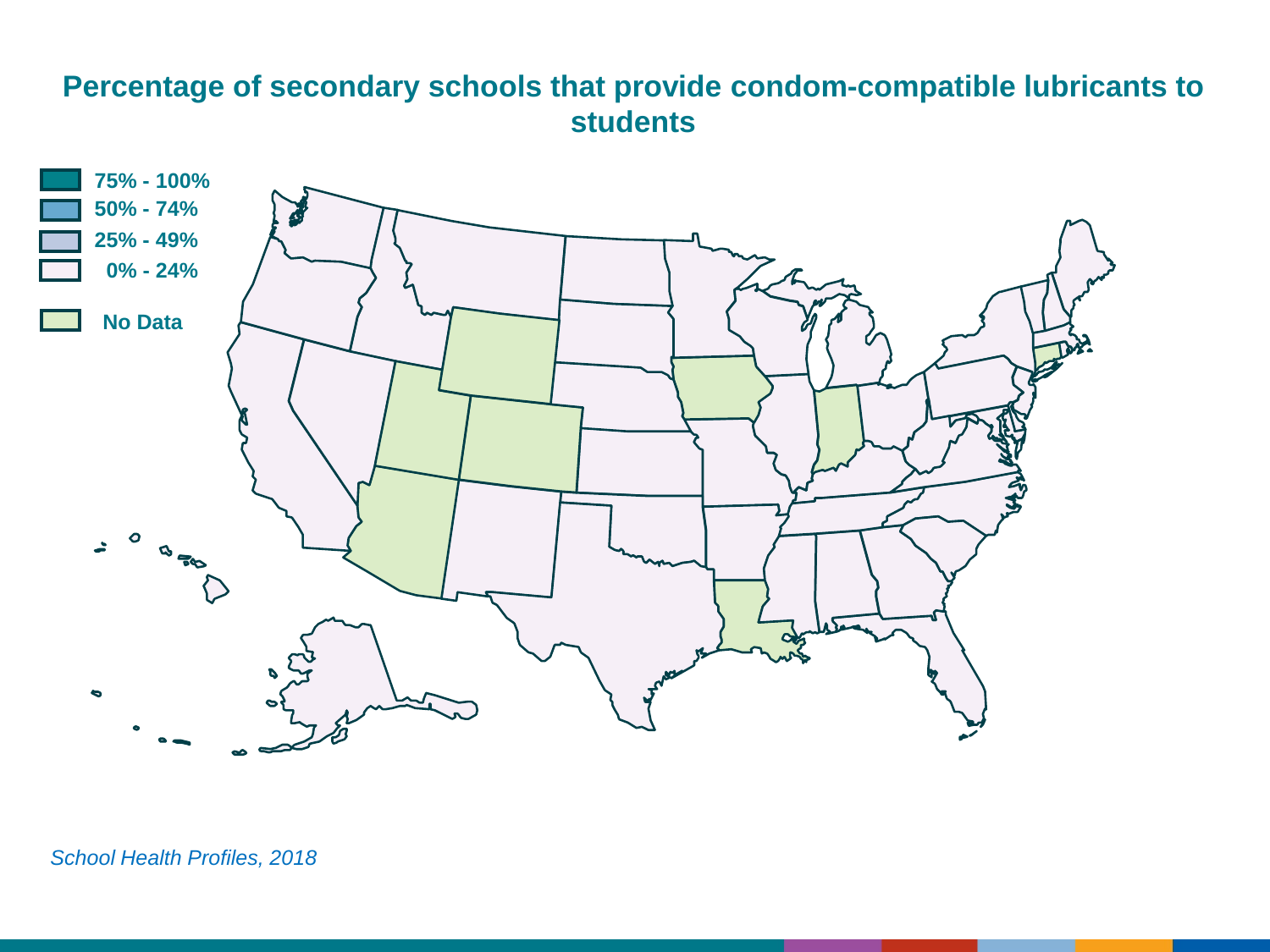#### **Percentage of secondary schools that provide contraceptives other than condoms to students**

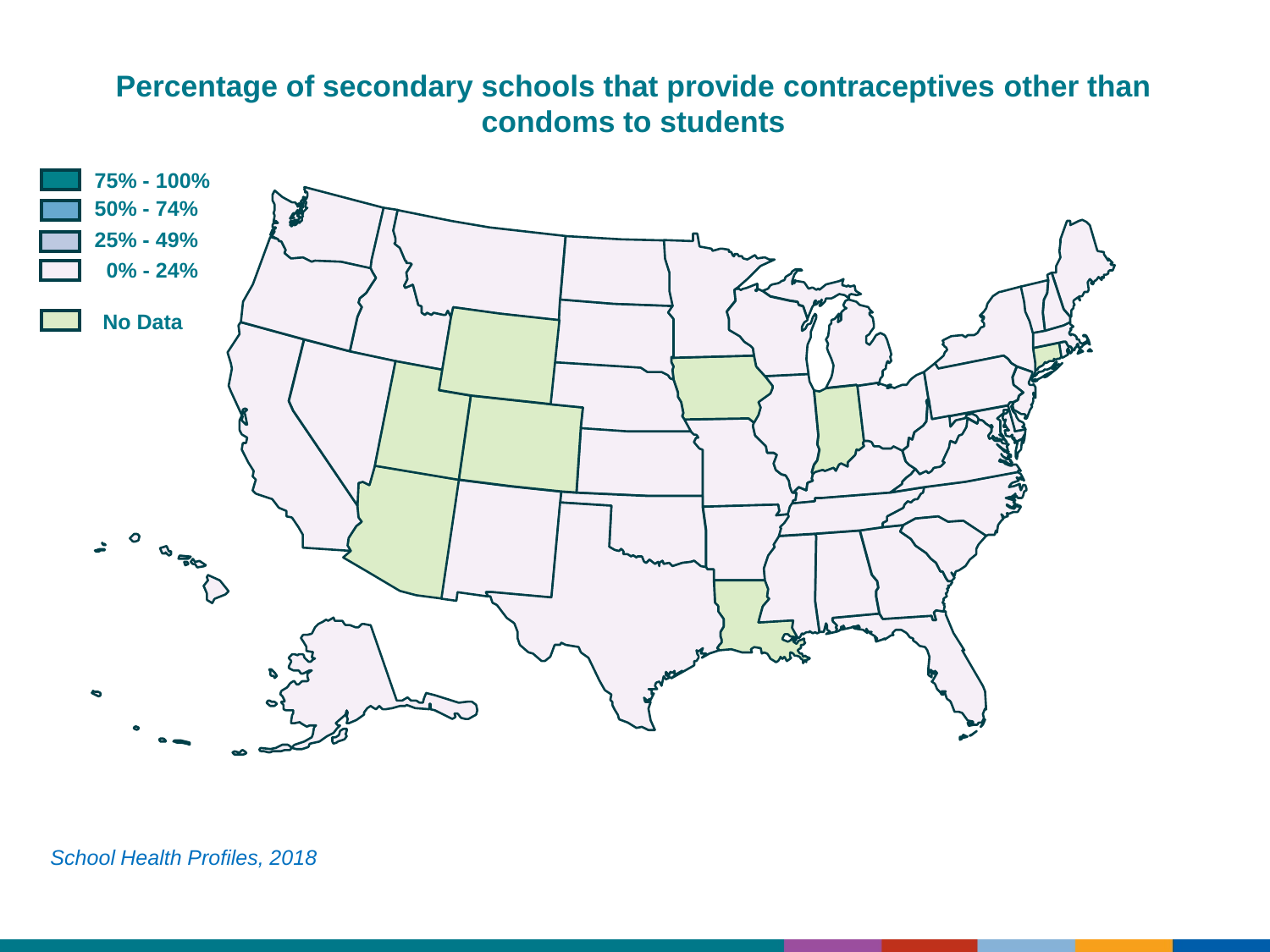#### **Percentage of secondary schools that provide prenatal care to students**

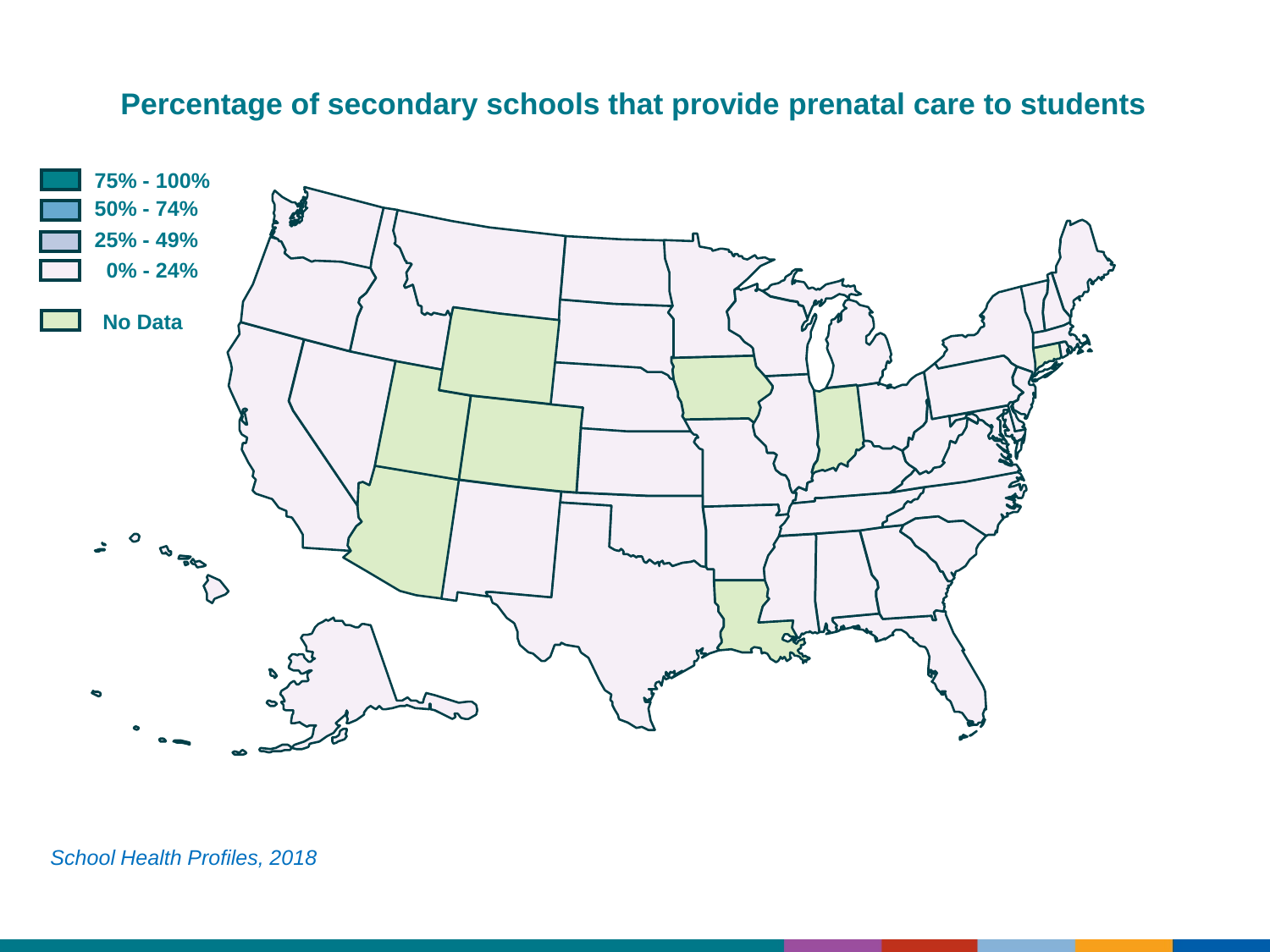## **Percentage of secondary schools that provide HPV vaccine administration to students**

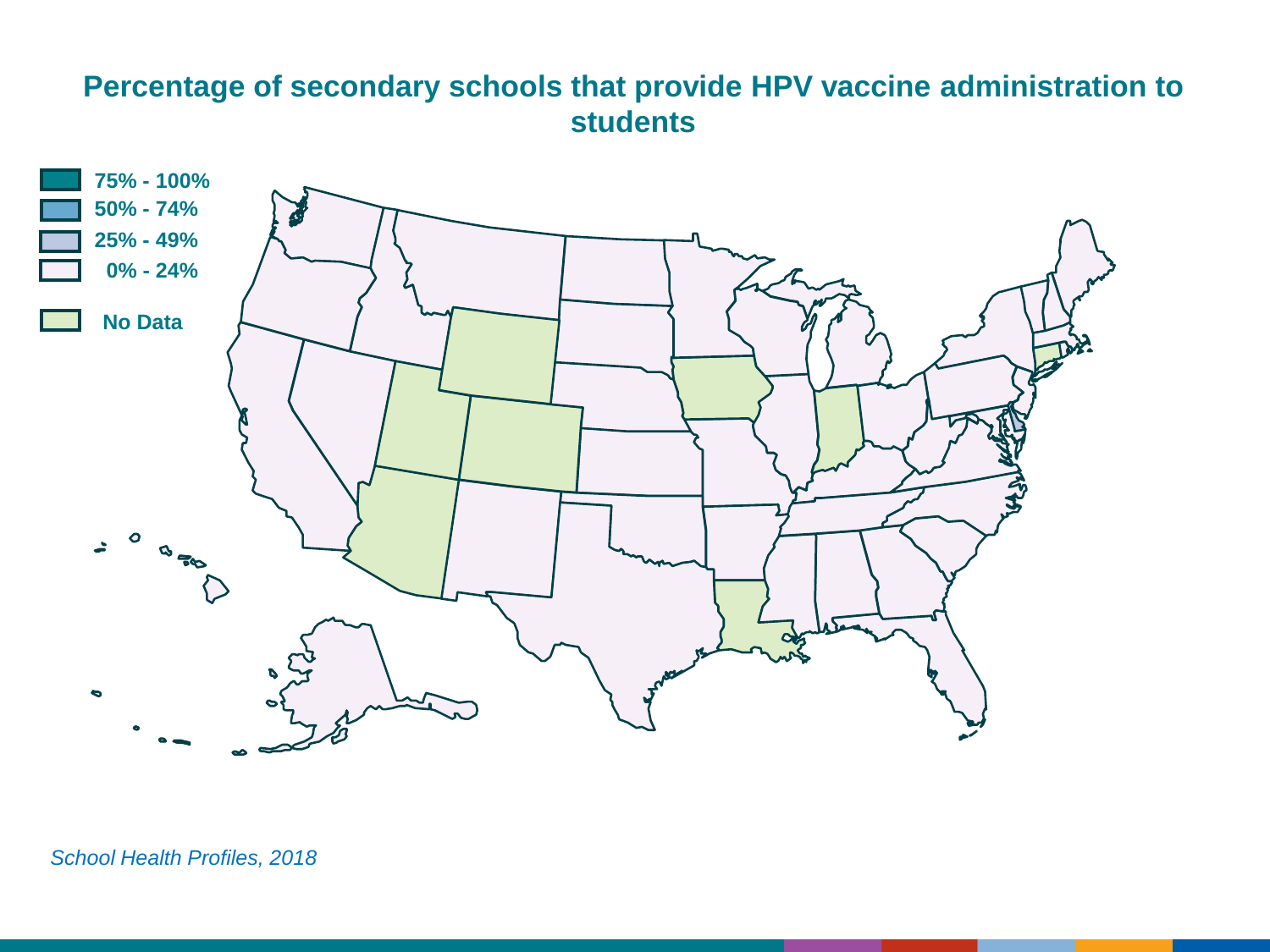## **Percentage of secondary schools that provide students with referrals\* for HIV testing**



**\*To any organizations or health care professionals not on school property.**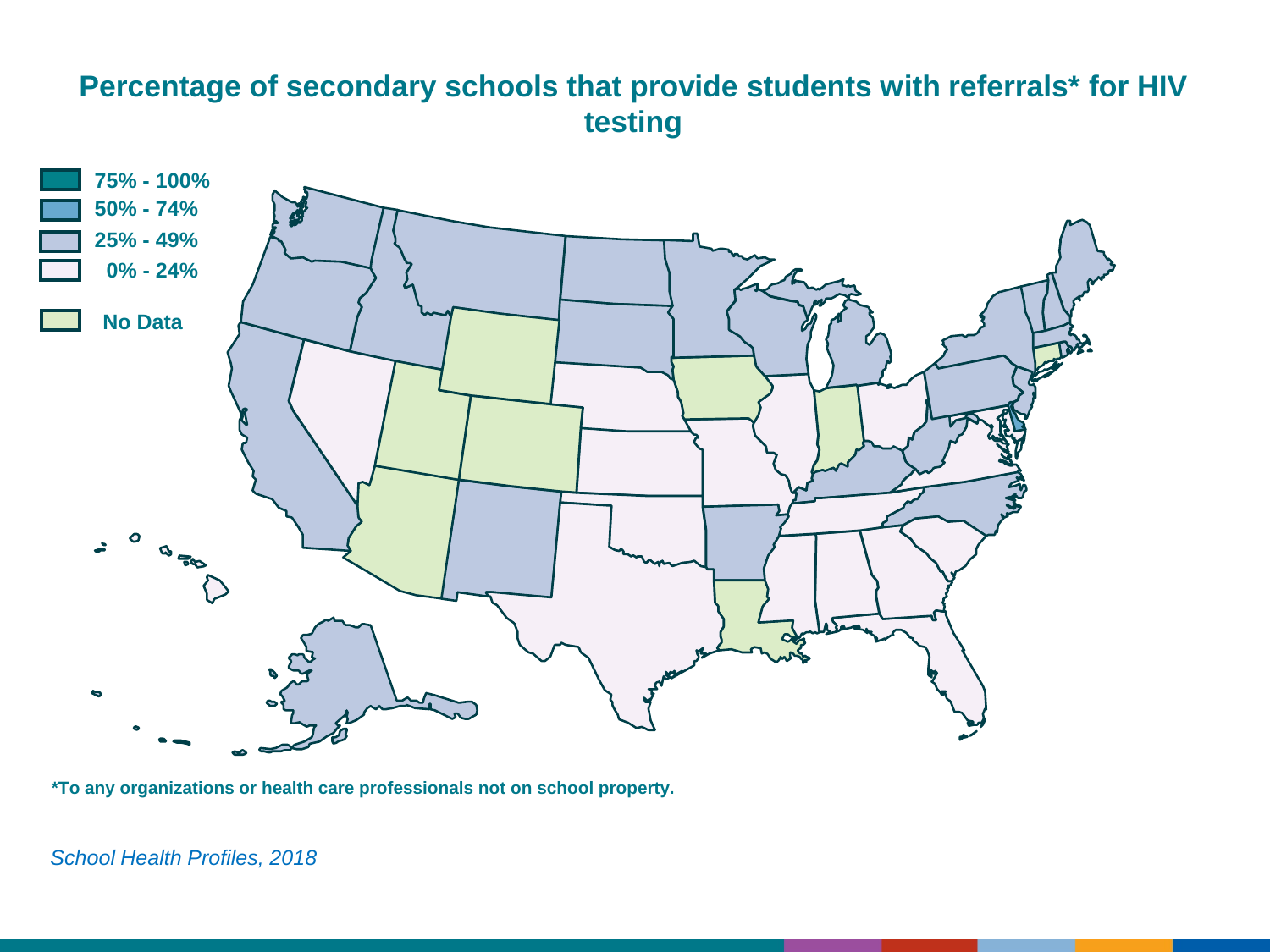#### **Percentage of secondary schools that provide students with referrals\* for HIV treatment**



**\*To any organizations or health care professionals not on school property.**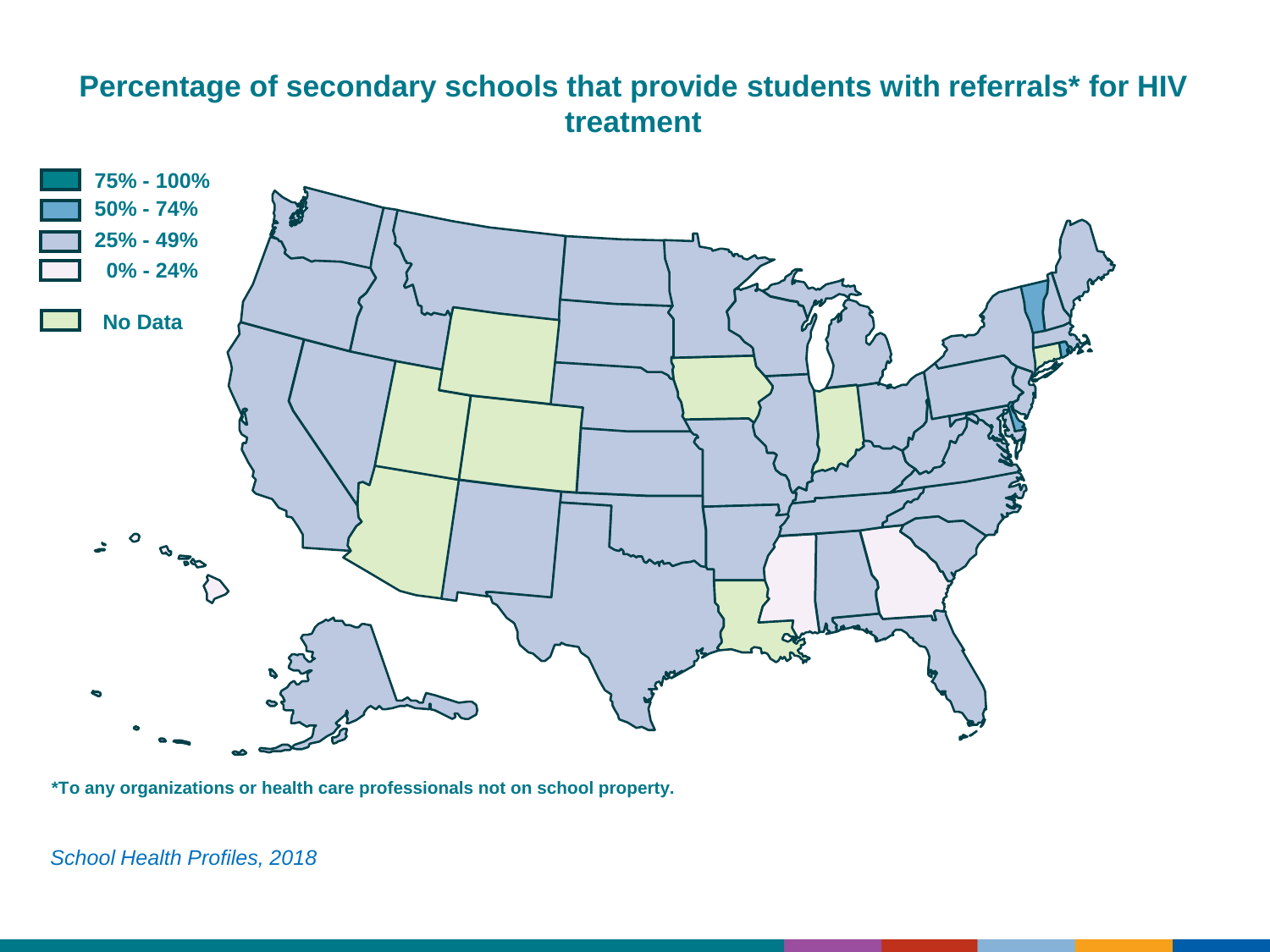## **Percentage of secondary schools that provide students with referrals\* for nPEP (non-occupational post-exposure prophylaxis for HIV)**



**\*To any organizations or health care professionals not on school property.**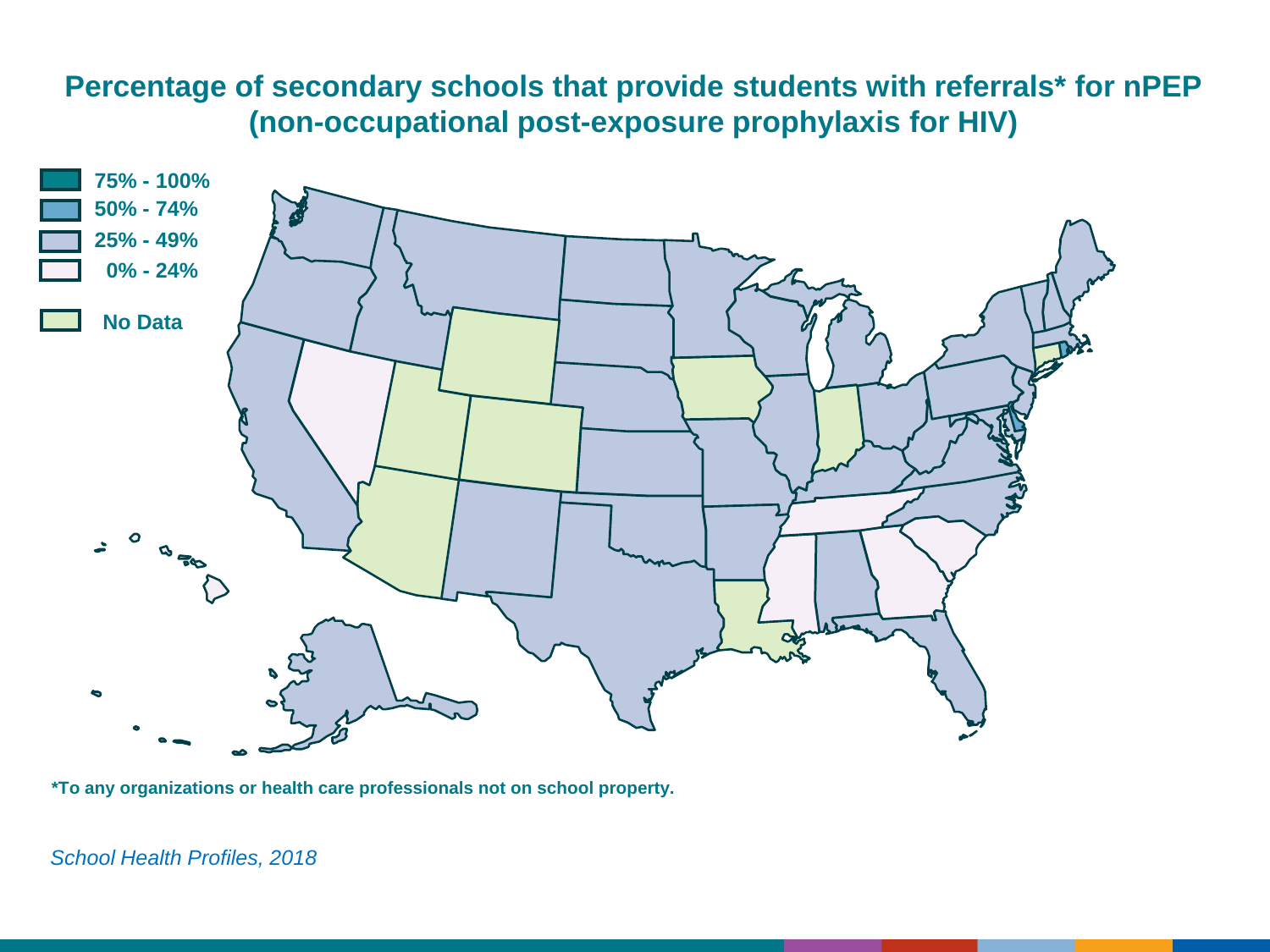## **Percentage of secondary schools that provide students with referrals\* for STD testing**



**\*To any organizations or health care professionals not on school property.**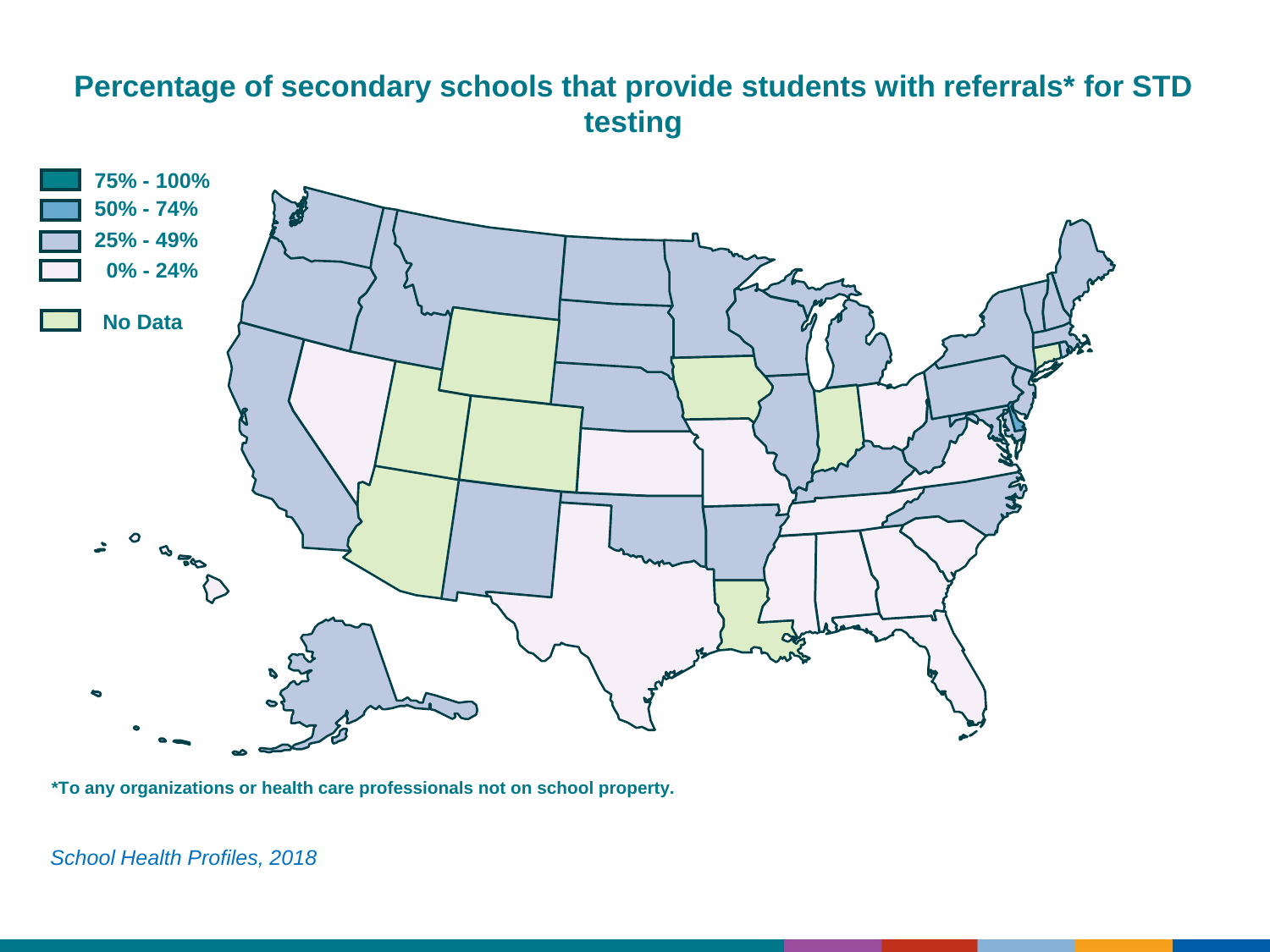#### **Percentage of secondary schools that provide students with referrals\* for STD treatment**



**\*To any organizations or health care professionals not on school property.**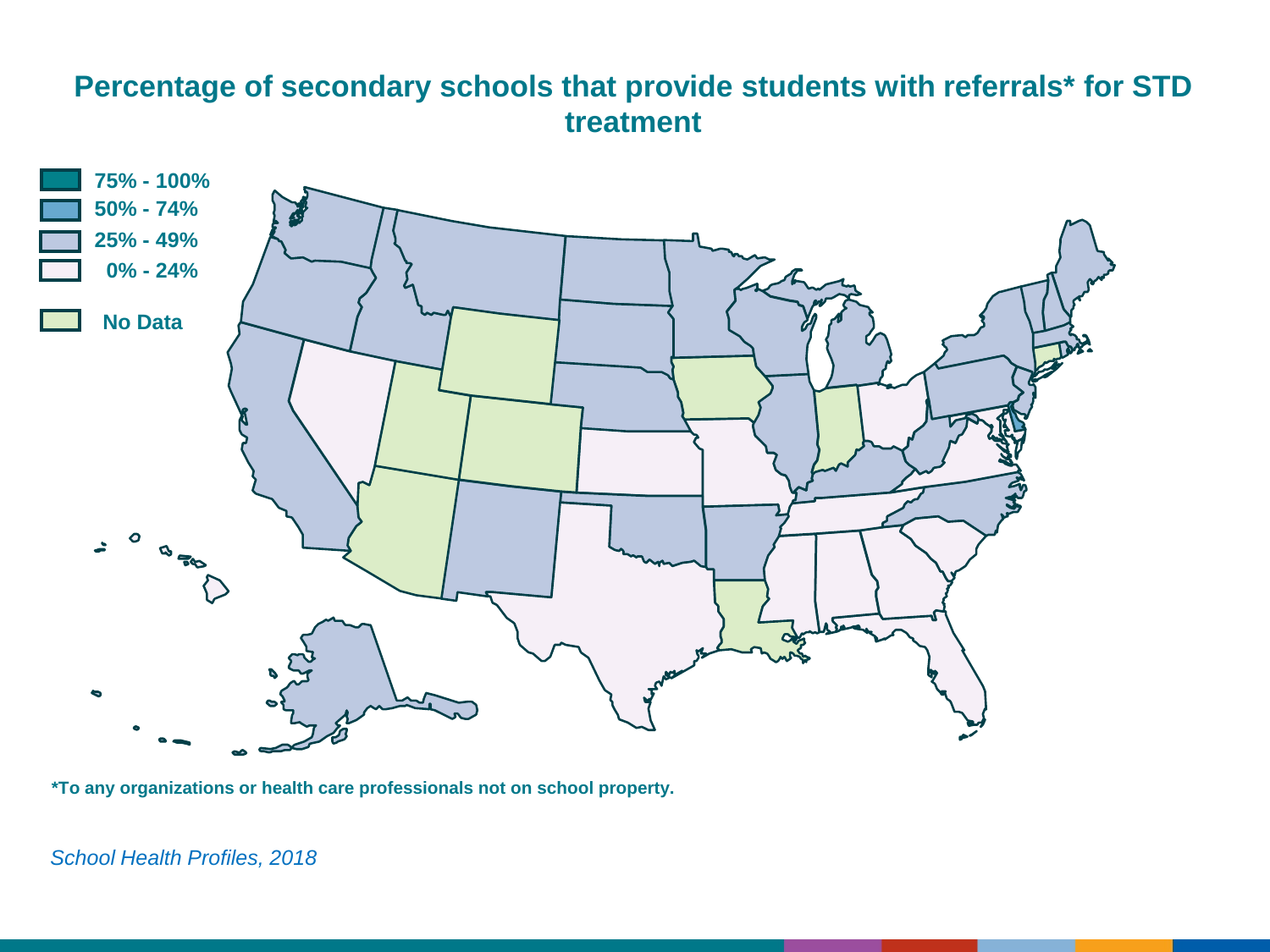## **Percentage of secondary schools that provide students with referrals\* for pregnancy testing**



**\*To any organizations or health care professionals not on school property.**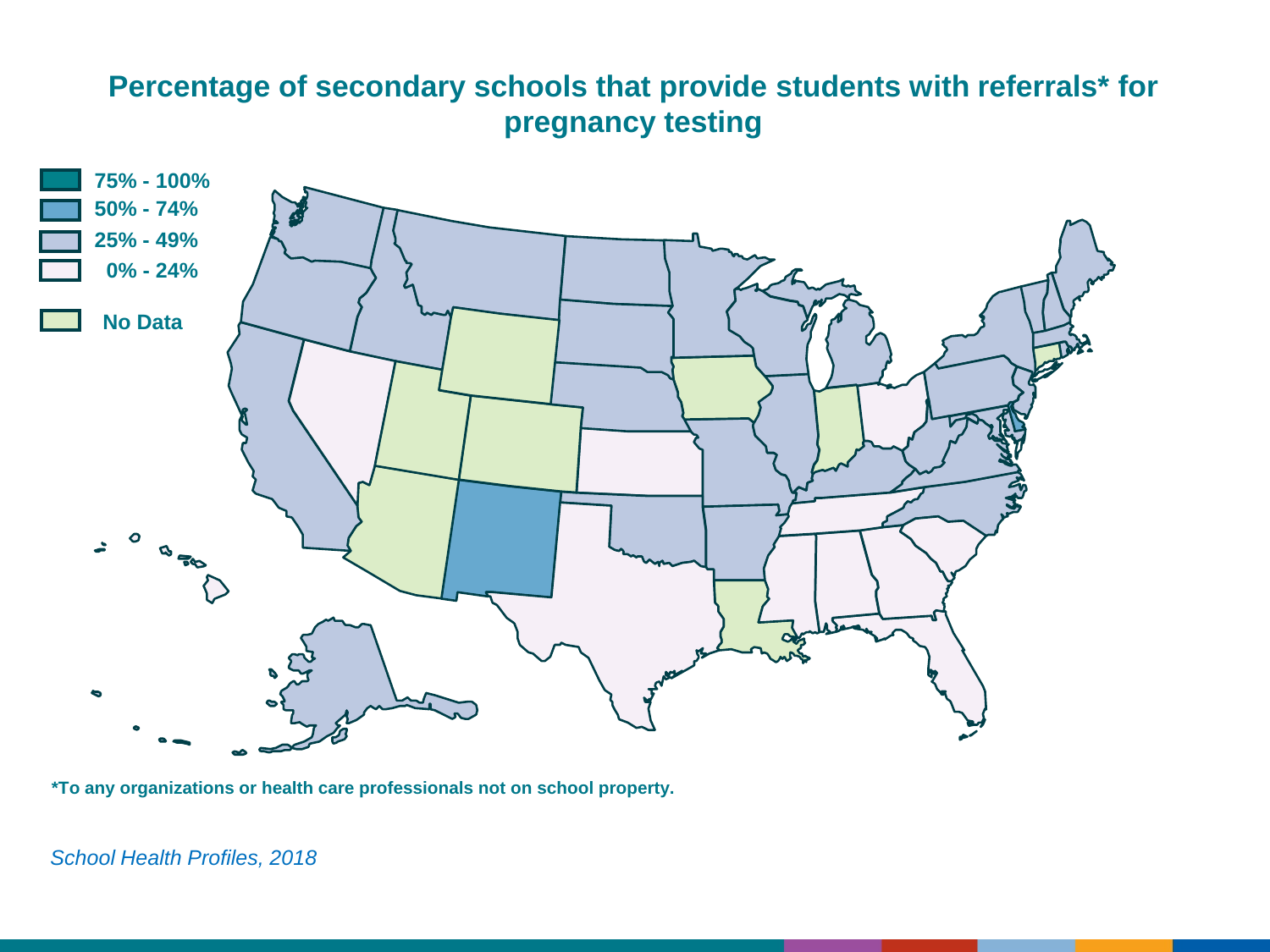#### **Percentage of secondary schools that provide students with referrals\* for condoms**



**\*To any organizations or health care professionals not on school property.**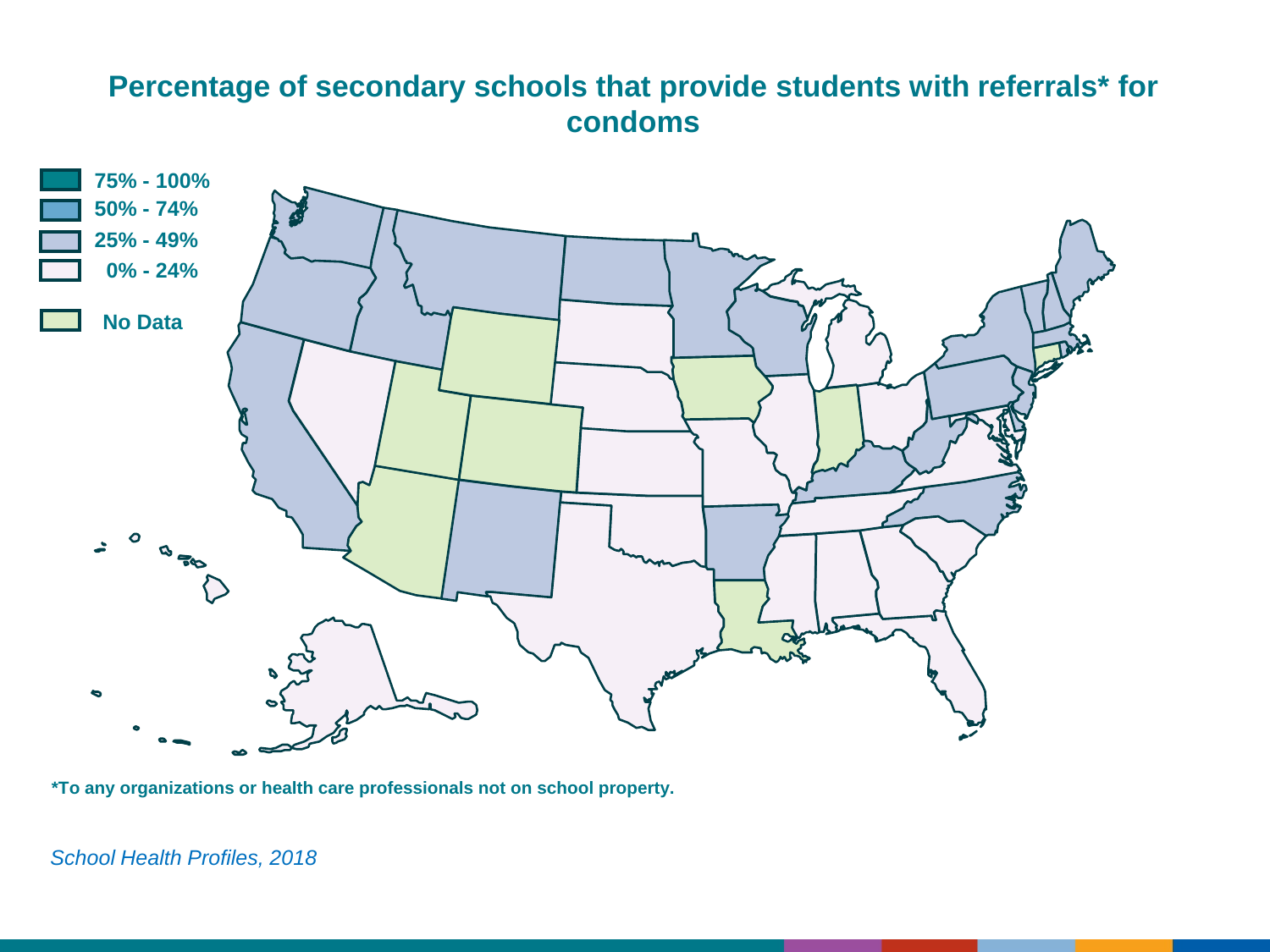## **Percentage of secondary schools that provide students with referrals\* for condom-compatible lubricants**



**\*To any organizations or health care professionals not on school property.**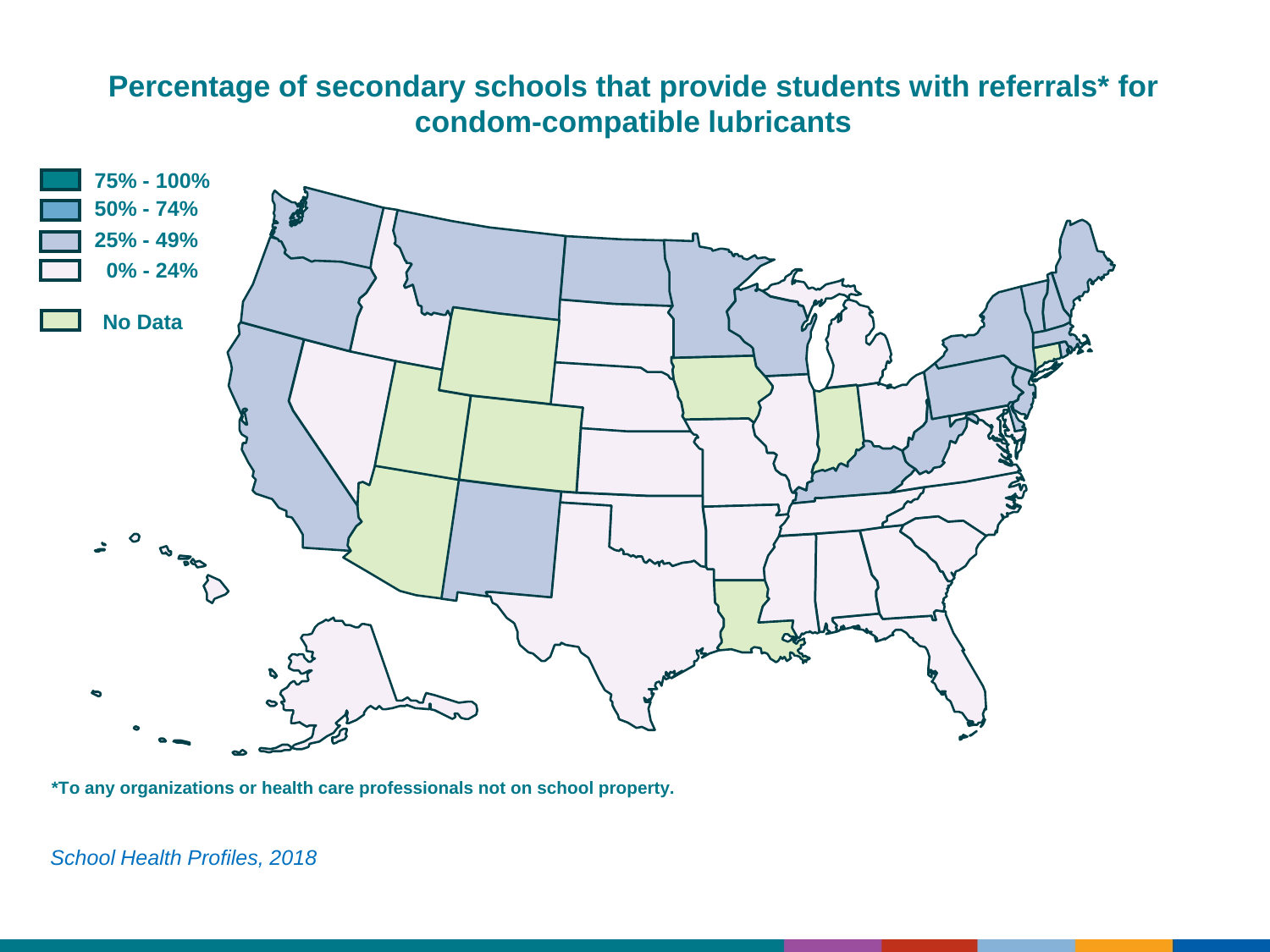## **Percentage of secondary schools that provide students with referrals\* for contraceptives other than condoms**



**\*To any organizations or health care professionals not on school property.**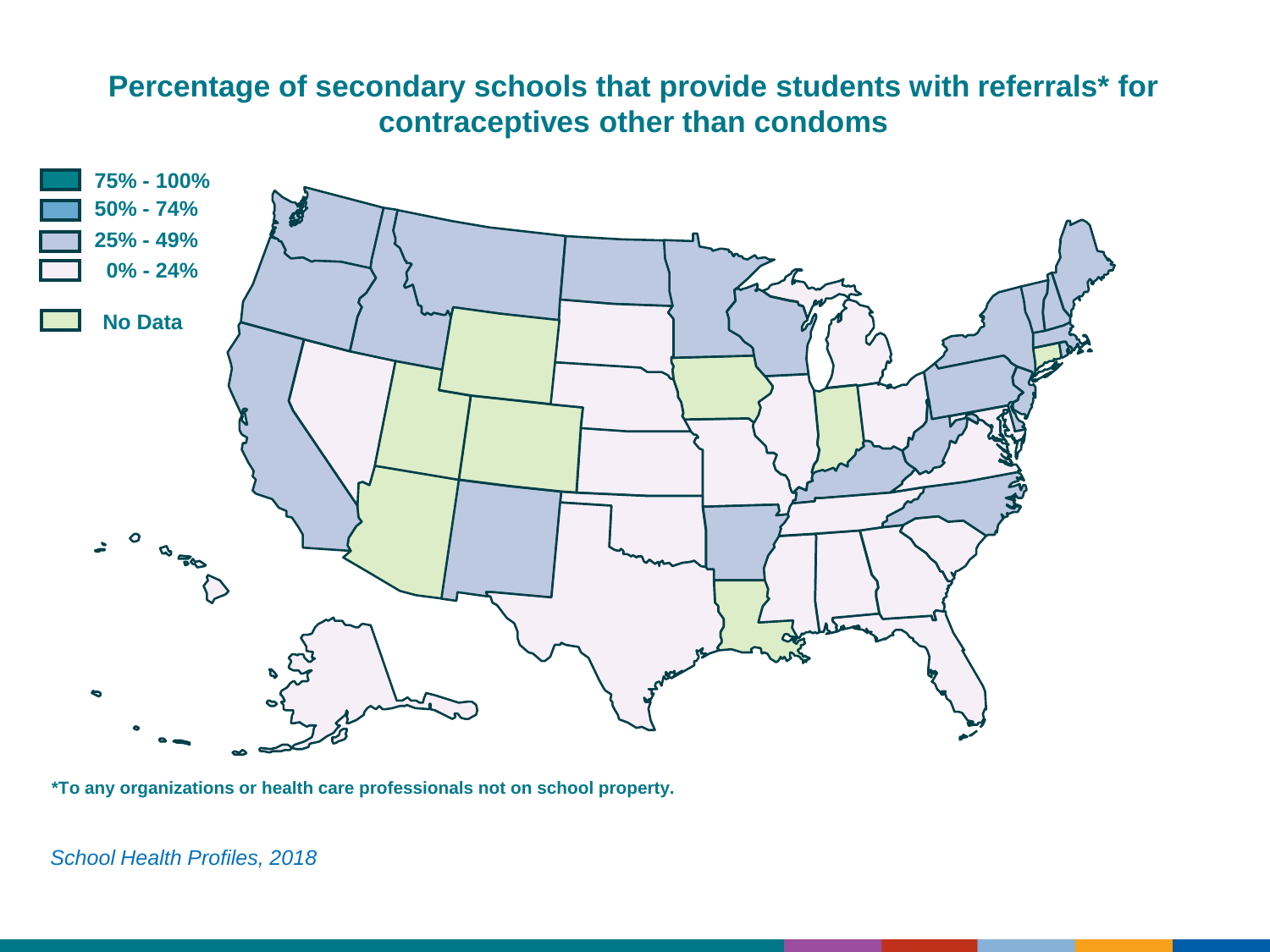## **Percentage of secondary schools that provide students with referrals\* for prenatal care**



**\*To any organizations or health care professionals not on school property.**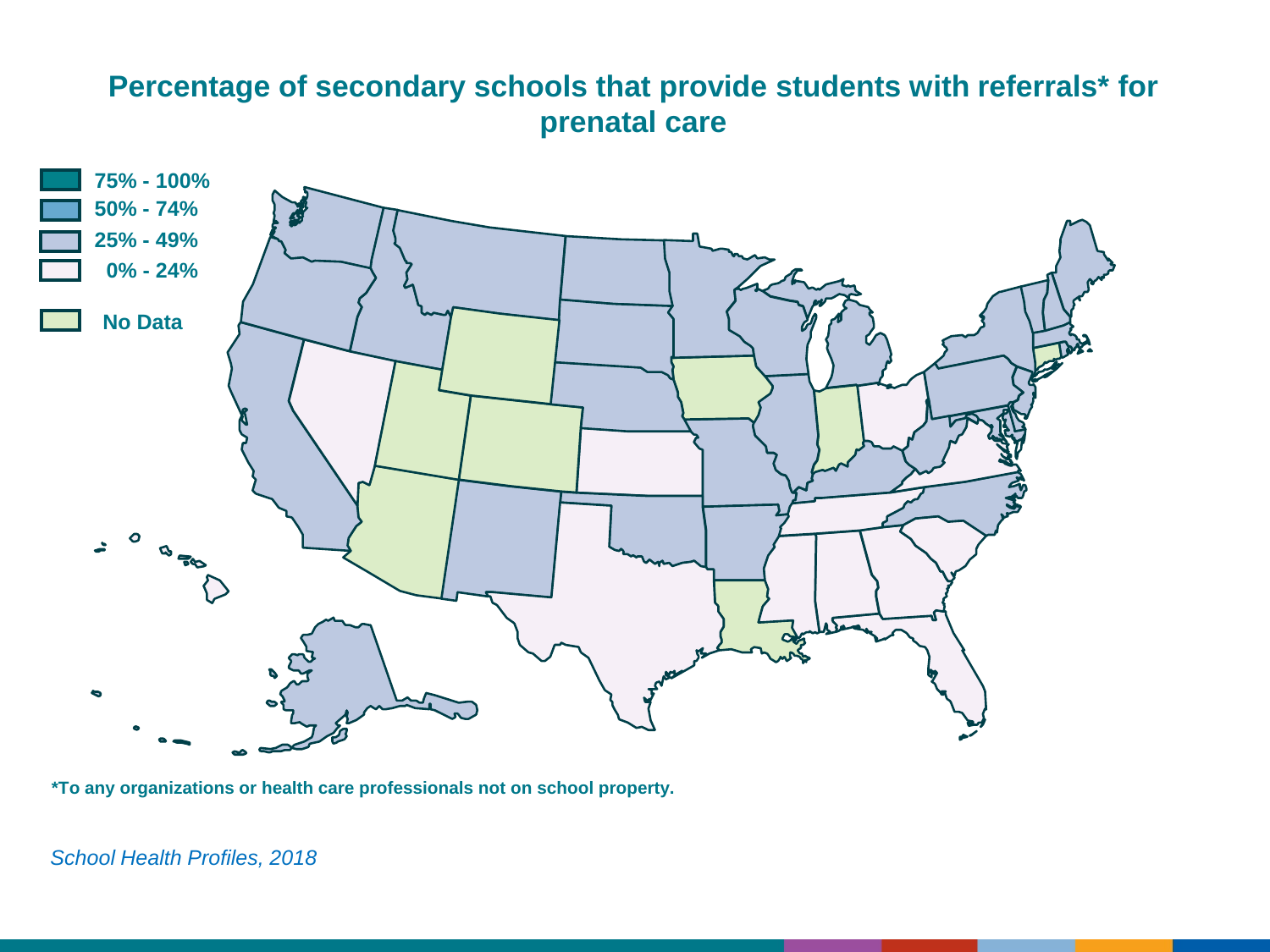## **Percentage of secondary schools that provide students with referrals\* for HPV vaccine administration**



**\*To any organizations or health care professionals not on school property.**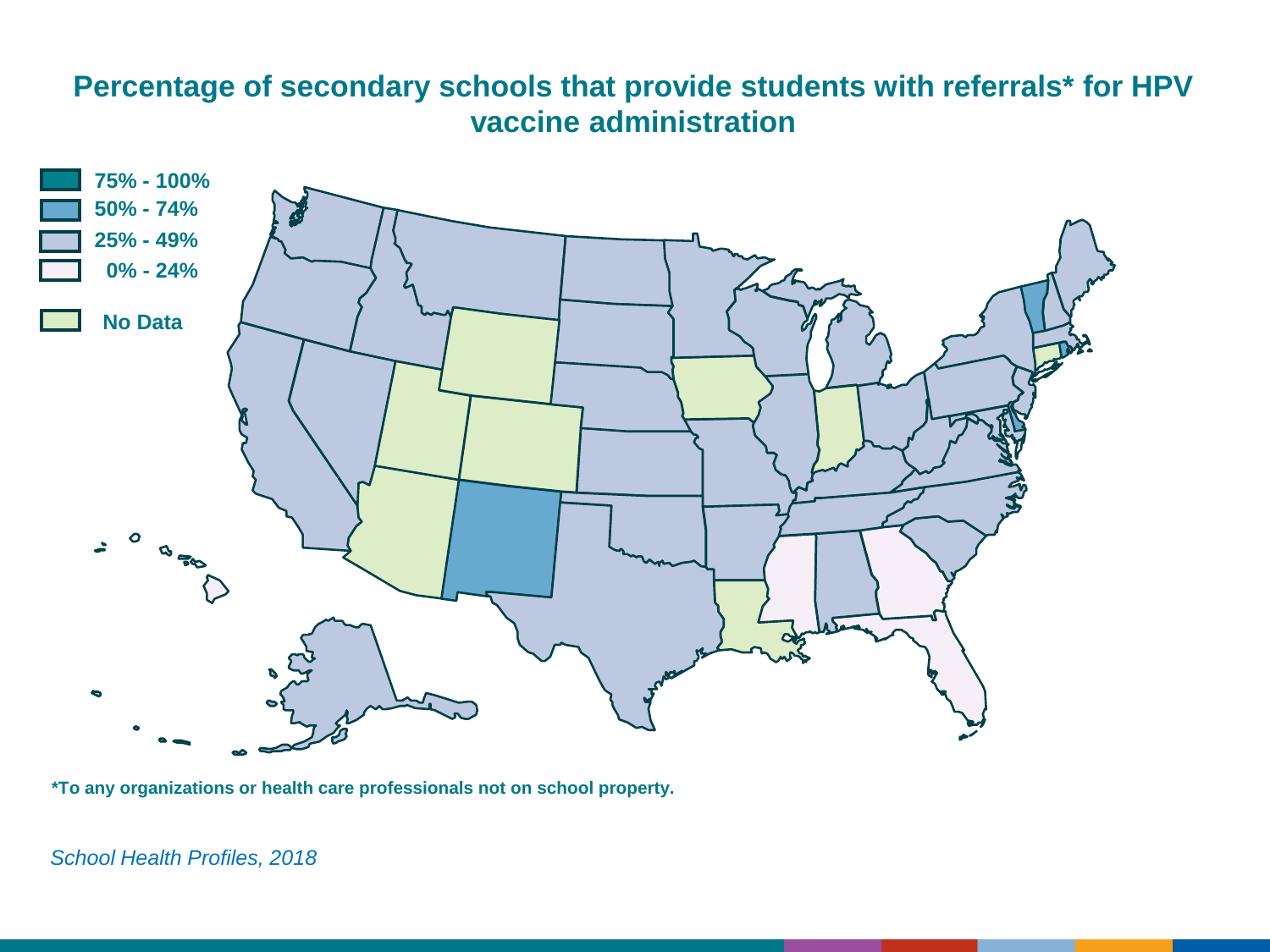#### **Percentage of secondary schools that do not require parental consent or parental notification when sexual or reproductive health services are provided by the school**